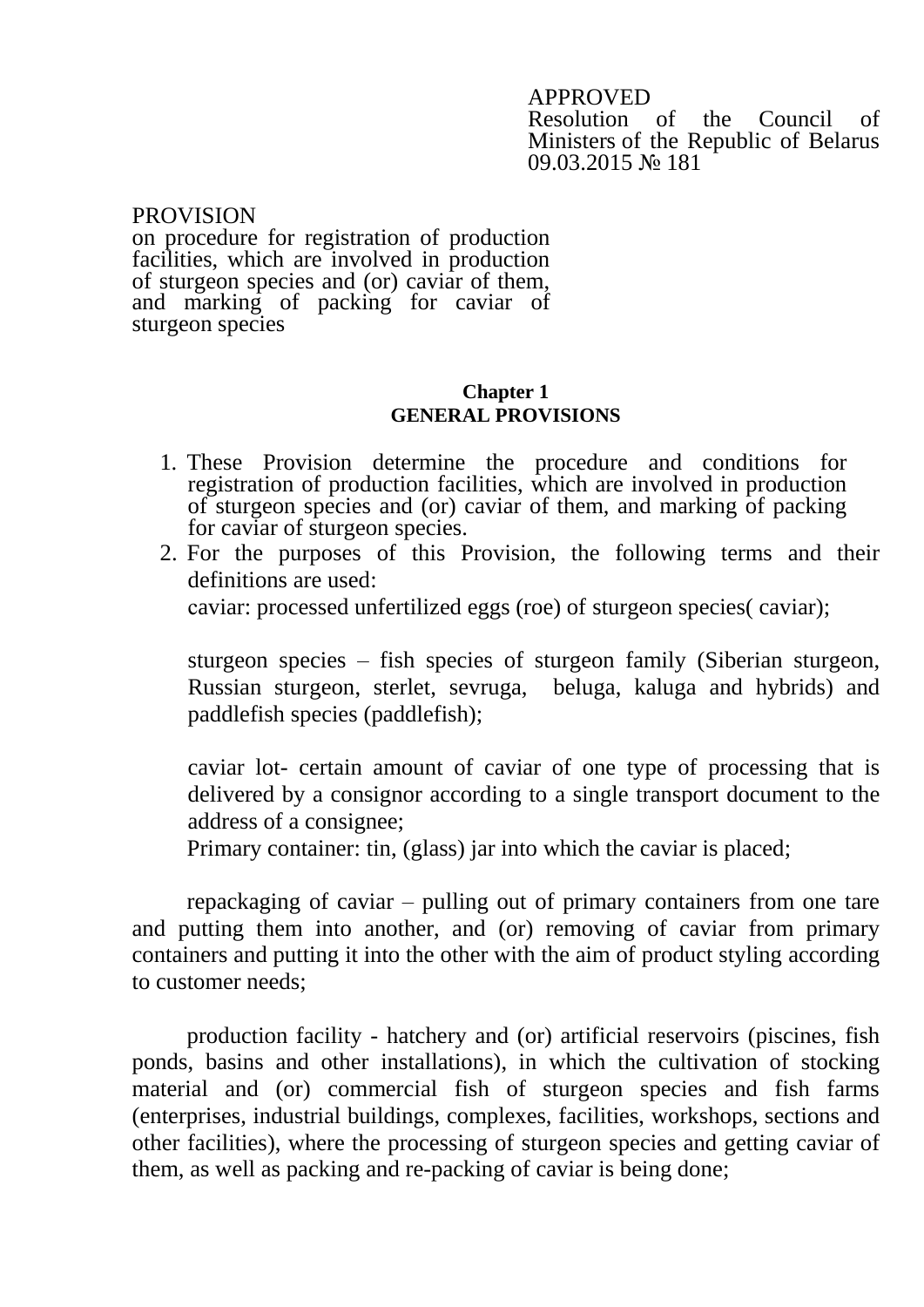manufacturing of sturgeon species and (or) caviar of them  $-$  is a type of activity aimed at cultivation of stocking material, commercial fish, processing of sturgeon species and (or) production of caviar of them;

country of origin of caviar - a country in which the caviar was produced and packed into the primary containers;

tare – is a work-piece used for the placement, protection, transportation, loading and unloading, delivery and storage of primary containers; packaging for eggs - and primary packaging containers;

packaging for caviar –tare and primary containers;

CITES label – is a means of information transmitting in accordance with the requirements of the Convention on International Trade in endangered species of wild Fauna and flora, signed in Washington March 3, 1973, about the product and its manufacturer, which is located on the label attached to the caviar packaging.

## **CHAPTER 2 TERMS AND CONDITIONS OF REGISTRATION OF PRODUCTION FACILITIES**

3.For registration of production facilities the legal entities and (or) individual entrepreneurs engaged in the production of sturgeon species and (or) caviar of them (hereinafter - applicants) shall submit to the Ministry of Natural Resources and Environmental Protection (hereinafter - the Ministry of Natural Resources) an application for registration of the manufacturing facility where the production of sturgeon species and (or) caviar of them takes place (hereinafter the application), according to Annex 1 and the documents referred to in paragraph 6.62 of consolidated list of administrative procedures carried out by public bodies and other organizations in relation to legal entities and individual entrepreneurs, approved by Resolution of the Council of Ministers on February 17, 2012 № 156 "On approval of the consolidated list of administrative procedures carried out by public bodies and other organizations in relation to legal entities and individual entrepreneurs, introducing amendments to the Resolution of the Council of Ministers on February 14, 2009 № 193 and invalidation of certain resolutions of the Council of Ministers of the Republic of Belarus "(National Register of Legal Acts of the Republic of Belarus, 2012, № 35, 5/35330 ).

4. The Ministry of Natural Resources within 15 days from the date of application receipt, registers the production facility in the register of production facilities in compliance with Appendix 2 with identification number assignment to this facility ,representing a digital code symbol consisting of two groups of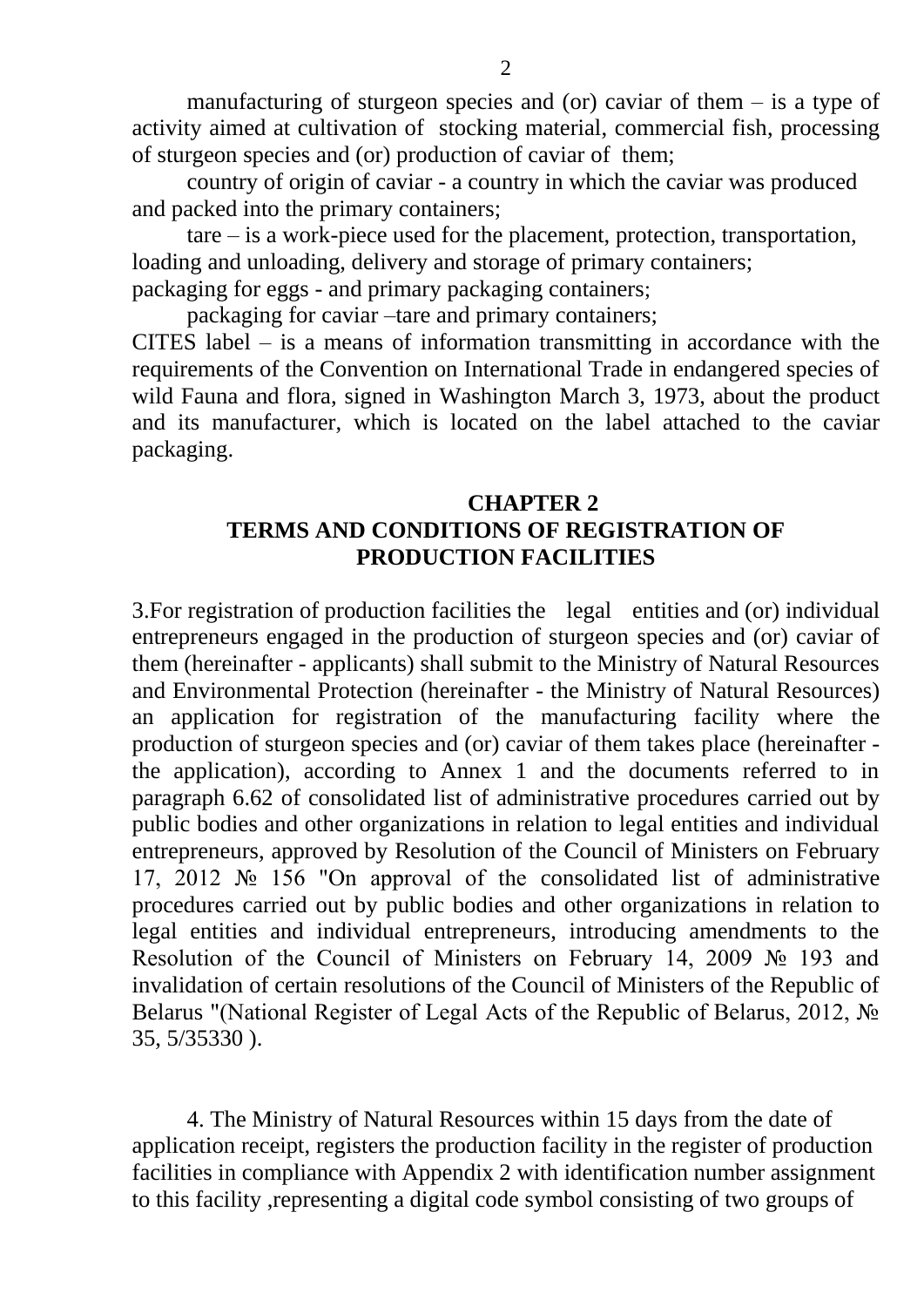characters separated by a dash (hyphen), where the first group of characters corresponds to the activities of the production facility, including "A" - "Cultivation of stocking material in the hatchery ", "B" - " cultivation of marketable fish in artificial ponds "," C "-" Processing and preserving of fish and fish products (including caviar) in fish factories, caviar packaging and repackaging ", the second - repeats the sequence number in the register of production facilities (hereinafter - identification number of production facility), and finalizes a certificate of registration of production facility where production of sturgeon species and (or) caviar of them takes place (hereinafter certificate), according to the Annex 3 or refuses to register it.

Representatives of the territorial body of the Ministry of Natural Resources in collaboration with the representatives of Ministry of Agriculture and Food verify information provided in the application, on the results of which the act is issued to be signed by the applicant, the representative of the Ministry of Agriculture and Food and the representative of the territorial body of the Ministry of Natural Resources.

5. The decision of refuse to registration of a production facility is taken on the grounds stipulated in Article 25 of the Law of the Republic of Belarus October 28, 2008 "About the basis of administrative procedures" (National Register of Legal Acts of the Republic of Belarus, 2008, № 264, 2/1530).

 The applicant shall be notified about the decision taken in accordance with Article 27 of the Law of the Republic of Belarus "About the basis of administrative procedures".

6. The certificate form is the form of documents with a certain degree of protection and is made as required by law by order of the Ministry of Natural Resources.

7. The certificate is signed by the Minister of Natural Resources and Environmental Protection, or his deputy, and issued with introduction of:

 document confirming an official position of chief of the legal entity, as well as a document proving his identity, to the head of the legal entity;

 certificate of state registration – to individual entrepreneur; identity document and power of attorney – to authorized representative of the legal entity or individual entrepreneur.

8. In case of change of the actual address of the production facility or liquidation (termination of activity) of the applicant, the certificate becomes invalid after the change in the actual production facility address or liquidation (termination of activity) of the applicant.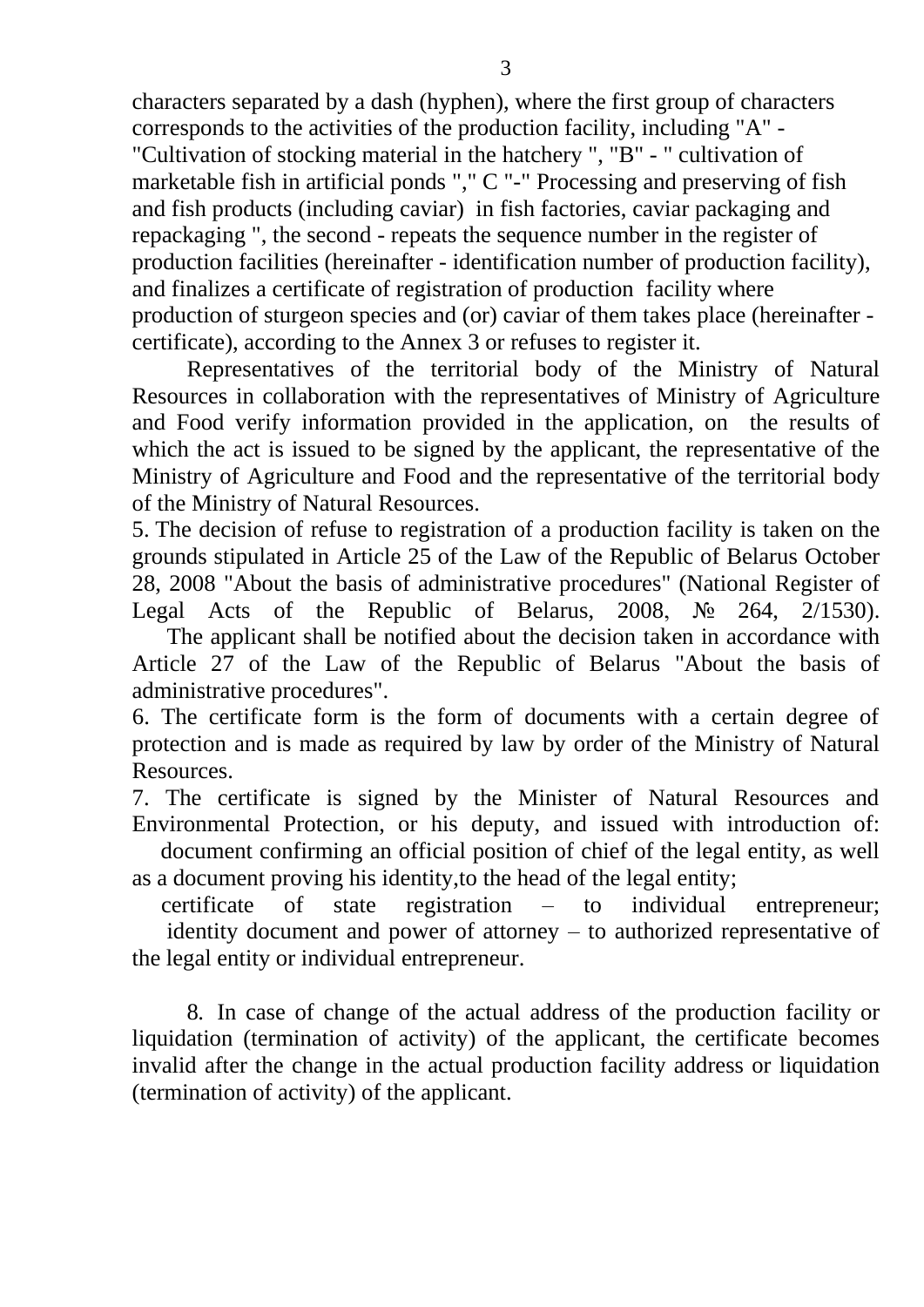## **CHAPTER 3 REQUIREMENTS to Caviar package labeling**

9. To mark the caviar package, CITES labels are used, which are made on selfadhesive paper, resistant to high and low temperatures, different levels of humidity to avoid their drying and peeling off the surface to which they are

applied. When you try to peel it off the integrity of CITES labels is broken, that makes it impossible to reuse.

10. CITES label must contain the following details:

10.1. at caviar packaging produced at production facilities located on the territory of the Republic of Belarus:

 $\mathrm{BAE}^{\mathrm{a}}\!/\mathrm{C}^{\mathrm{b}}\!/\mathrm{B}\mathrm{Y}^{\mathrm{c}}\!/\mathrm{2014}^{\mathrm{d}}\!/\mathrm{y}\mathrm{y}\mathrm{y}\mathrm{y}^{\mathrm{e}}\!/\mathrm{z}\mathrm{z}\mathrm{z}\mathrm{z}\mathrm{z}\mathrm{z}\mathrm{z}\mathrm{z}^{\mathrm{f}},$ 

where a - code of fish type, sturgeon family or paddlefish family: Siberian sturgeon (Acipenser baerii) - BAE; Russian sturgeon (Acipenser gueldenstaedtii) - GUE; sterlet (Acipenser ruthenus) - RUT; sevruga(Acipenser stellatus) - STE; beluga (Huso huso) - HUS; paddlefish (Polyodon spathula) - SPA; Kaluga (Huso dauricus) - DAU; for hybrids (Mixed species (for "pressed" caviar exclusively) - code of male type x code of female type; b - the code of source of caviar got: W - for caviar got from female sturgeon caught in natural waters;  $C<sub>c</sub>$ - for caviar got from female sturgeon species grown

in vitro; F - for caviar got from females of sturgeon species in which one of the parents was caught in the natural body of water; c - the two-letter ISO code of the country of caviar origin (for the Republic of Belarus BY);

 $d -$ year of caviar production;

e-identification number of production facilities;

 f - caviar batch number (including the day, month, time of caviar packing, specified in the permit for export);

10.2. at repackaging of caviar produced at the production facilities located on the territory of the Republic of Belarus and abroad:

## $\mathrm{BAE}^{\mathrm{a}}\!/\mathrm{C}^{\mathrm{b}}\!/\mathrm{RU}^{\mathrm{c}}\!/2014^{\mathrm{d}}\!/\mathrm{BY}\text{-}\mathrm{zzzz}^{\mathrm{e}}\!/\mathrm{xx}\mathrm{xx}\mathrm{xx}\mathrm{x}^{\mathrm{f}},$

where a - code of fish type, sturgeon family or paddlefish family: Siberian sturgeon (Acipenser baerii) - BAE; Russian sturgeon (Acipenser gueldenstaedtii) - GUE; sterlet (Acipenser ruthenus) - RUT; sevruga(Acipenser stellatus) - STE; beluga (Huso huso) - HUS; paddlefish (Polyodon spathula) - SPA; Kaluga (Huso dauricus) - DAU; for hybrids (Mixed species (for "pressed" caviar exclusively) - code of male type x code of female type;

b - the code of source of caviar got

 c - the two-letter ISO code of the country of caviar origin (for the Republic of Belarus BY);